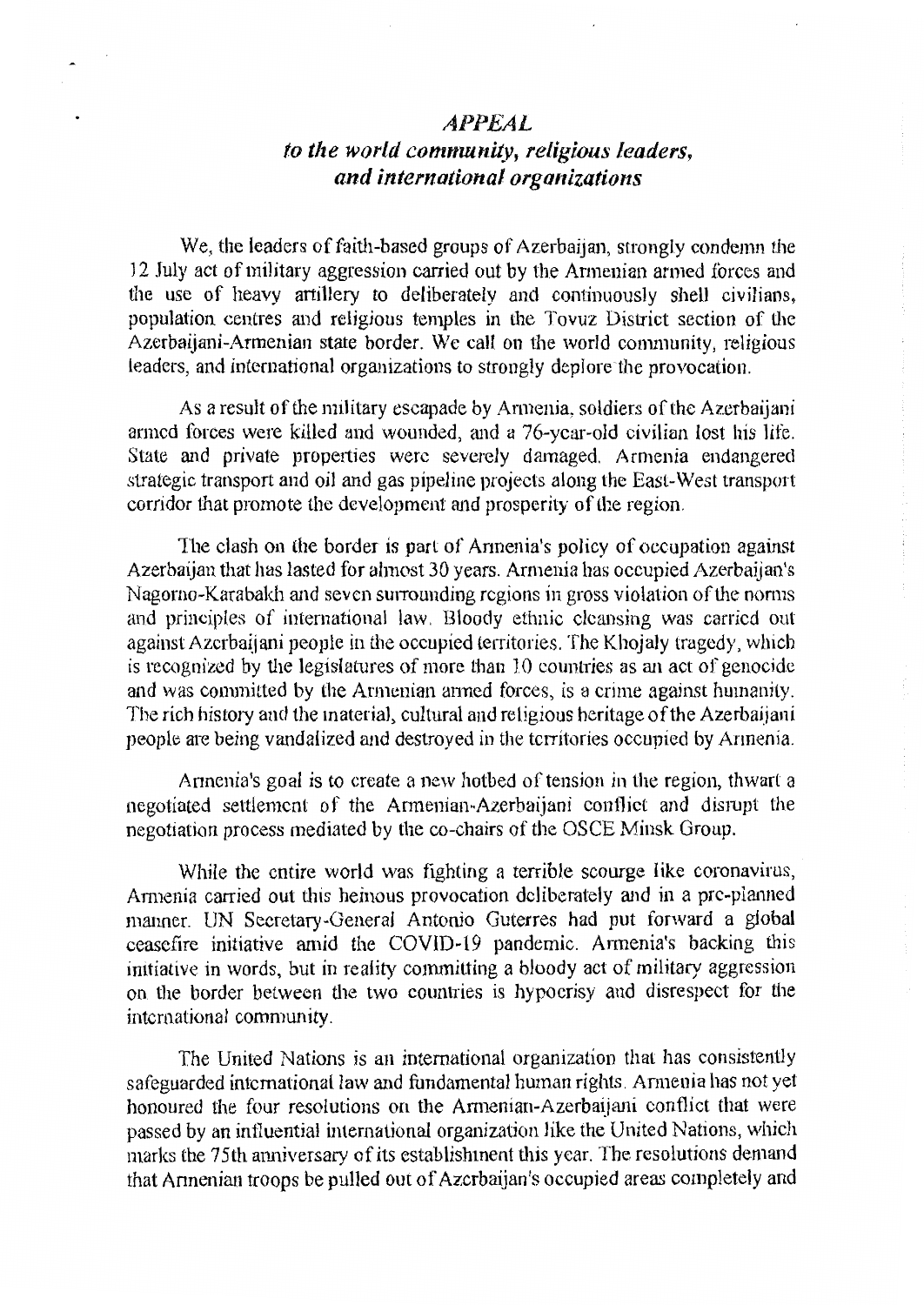without preconditions. Taking steps to ensure the implementation of these resolutions could boost the UN's prestige and value in the run-up to its glorious anniversary. There is a need for the co-chairs of the OSCE Minsk Group to take substantial and result-oriented steps based on the norms and principles of international law and historical justice toward the implementation of the resolutions.

Equating the occupier with the patty that has been subjected to occupation cannot help resolve the conflict. lt is the duty of everyone without exception to observe international law and norms. The use of weapons against the civilian population is a continuation of the ongoing military aggression by the Armenian state and of ethnic cleansing and terrorist acts committed against the Azerbaijani people.

Armenian lobby groups and terrorist organizations are organizing mass acts of violence against Azeris in many cities and capitals of the world on the basis of ethnic discrimination, hatred and extreme chauvinism, and attacking embassies and consulates-general of the Republic of Azerbaijan. We call on the Jaw~ enforcement and judicial authorities of those countries to investigate those criminal acts thoroughly and impartially.

Based on eternal human values that do not let the globe come off its axis, religious figures should always advocate peace and understanding across the world. Our homeland, Azerbaijan, is one of the few countries where a peaceful coexistence of different religions is a daily fact of life and where multiculturalism is a way oflife. Our responsibility before the One Creator motivates us, the leaders of faith-based groups, to support efforts for peace and for a just solution to existing problems. However, the path to peace and understanding is not easy and requires a lot of hard work, strong will and efforts joined.

Ever since the conflict began, Russian Orthodox Church mediated a number of meetings between Azerbaijani and Annenian religious leaders toward making peace. The communications that aimed to step up mutual trust in order to achieve a peaceful coexistence helped prevent the conflict from escalating to an interreligious level. Fair and lasting peace is only possible if there are good and sincere intentions. However, unfortunately, the Armenian provocations once again result in the disruption of the negotiation process toward a peaceful settlement of the conflict. All political and legal responsibility for this provocation lies with Armenia.

All Abrahamic religions consider the killing of peaceful and innocent people to be the gravest crime. We call on the international community to give a strong reaction to the unacceptable killing of civilians by the Annenian armed forces in the occupied Nagomo-Karahakh and in our seven districts around it and also during their latest military provocations on the Azerbaijani-Armenian border, to strongly condemn the acts of aggression and provocation, and to join efforts to